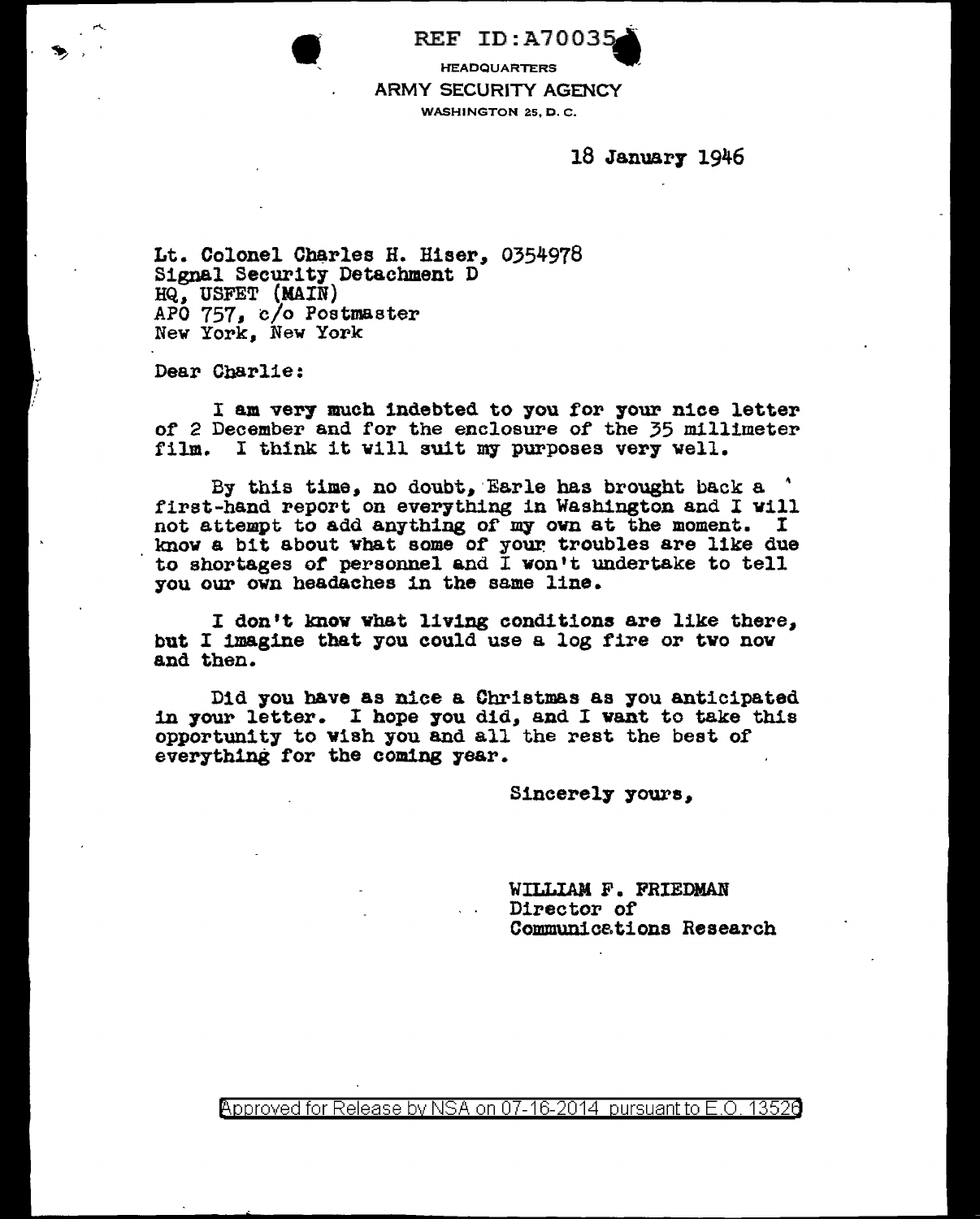REF AD in 100 Sunt, Detachment D APO 757 & Pm N.Y. N.Y.  $2$  Dec  $75$ 

Jean Im. Freedman: Received your letter several weeks ago and it appeais & ann a very bail correspondent, I have been meaning to write but for some reason ? fust dadn't seem to make it, I am enclosury the negative of the pecture of four 2+ es on 35 mm film and et cout I expect with Earle there you have all the batest dope, I dont know that J can add much nure. I really believe we have something me the new requirement if we dont implement et with some prophe de coast ever mois because une coast éver la sous votre il bos 9 a couple 9 dozen pueple will brug the corhole organization down like a house of carde, Ihr so purbobly all old stuff some it is doubtles what Each has been tilling all of you. I wan't back open with the savy details. Things so pretty will have with us. Of course

 $\bullet$